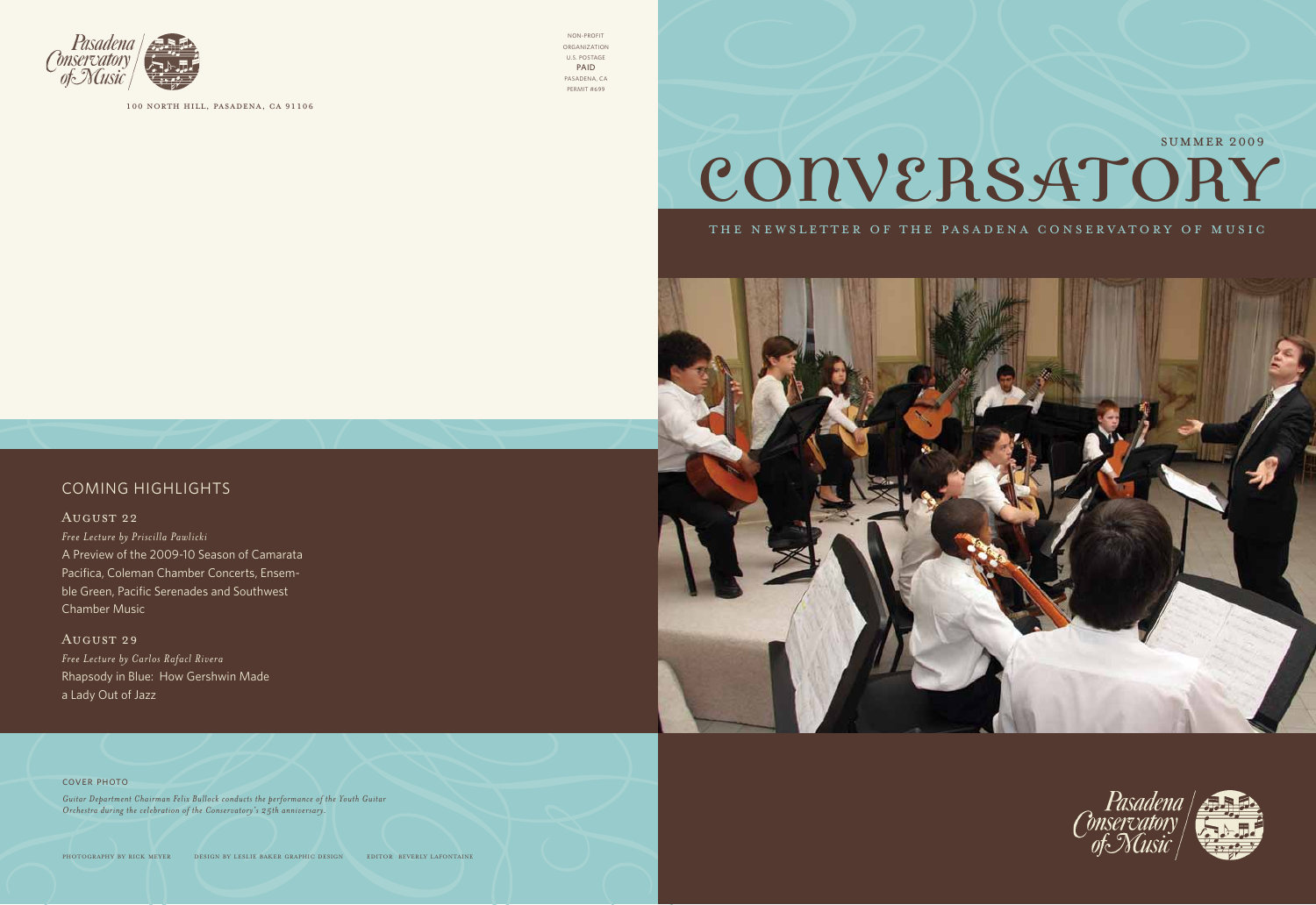# **Years Promoting** the Power of Music

Pasadena's Castle Green ballroom was packed to capacity on January 11 as the Conservatory launched its 25th anniversary year. The program featured impressive performances by the school's guitar and cello orchestras, along with young piano virtuosos and chamber music ensembles. In attendance were board members, parents, students and community members. Actress Jane Kaczmarek, herself a Conservatory student and a member of the advisory board, was the master of ceremonies for the evening. Mayor Bill Bogaard and Theresa Lamb Simpson of U.S. Rep. Adam Schiff's office presented commendations to Executive Director Stephen McCurry in recognition of the vital educational and cultural role the Conservatory plays in the Pasadena community. The success of the evening was due in large part to the efforts and creativity of the members of the 25th anniversary committee: Chair Gretl Mulder, Carol Bramhall, Marilyn Brumder, Julie Campoy, Linda Dickason, Jennifer Johnson, Jane Kaczmarek, Janelle Morton, Dorothy McCay Scully and Peggy Spear.

images from top to bottom: *Jane Kaczmarek with members of the cello orchestra* 

*Parents of young performers: Lance and Carolyn Spangler (Missy), Wendy and Seth Mittleman (Cameron), Rob and Laurie Mansour (Alex and Veronica). David Rodgers. Missy Spanlger and Alex Mansour.*









It's an exciting day for third grade students when the Music Mobile™ arrives at their school's doorstep. The white van full of instruments brings excitement and a whole lot of music into their lives. When the children are ushered into the school auditorium for the Music Mobile™ assembly they are met with an eye-catching array of musical instruments that range from violins to tubas, clarinets to cymbals. As the strains of Britten's *The Young Person's Guide to the Orchestra* fill the air, students are in for an aural as well as a visual treat.



During the assembly the Conservatory instructor demonstrates how each instrument is played, and students hear for themselves the unique sound of each instrument. Next, to their boundless delight, students are given the opportunity to play the instruments. At the finale of the assembly they become an "orchestra" conducted by the teacher and play along with the recording of Britten's masterpiece. Much is accomplished in each 50 minute assembly. The smiles on the faces of the children in these photos say it all.

On a yearly basis the Music Mobile™ visits up to thirty schools in five San Gabriel Valley school districts, serving as many as 2800 students. In its sponsorship of the Music Mobile™ the Pasadena Showcase House for the Arts has demonstrated its dedication to the betterment of the lives of children for more than 30 years. Just as importantly, the members of the Showcase House provide invaluable hands-on assistance at each assembly. The Pasadena Conservatory of Music has been a proud partner in this program for the past ten years, and looks forward to a new year of introducing young children to the sounds of the symphony orchestra.

### *Music Mobile™ Takes the Sounds of the Symphony Orchestra*  to San Gabriel Valley Schools

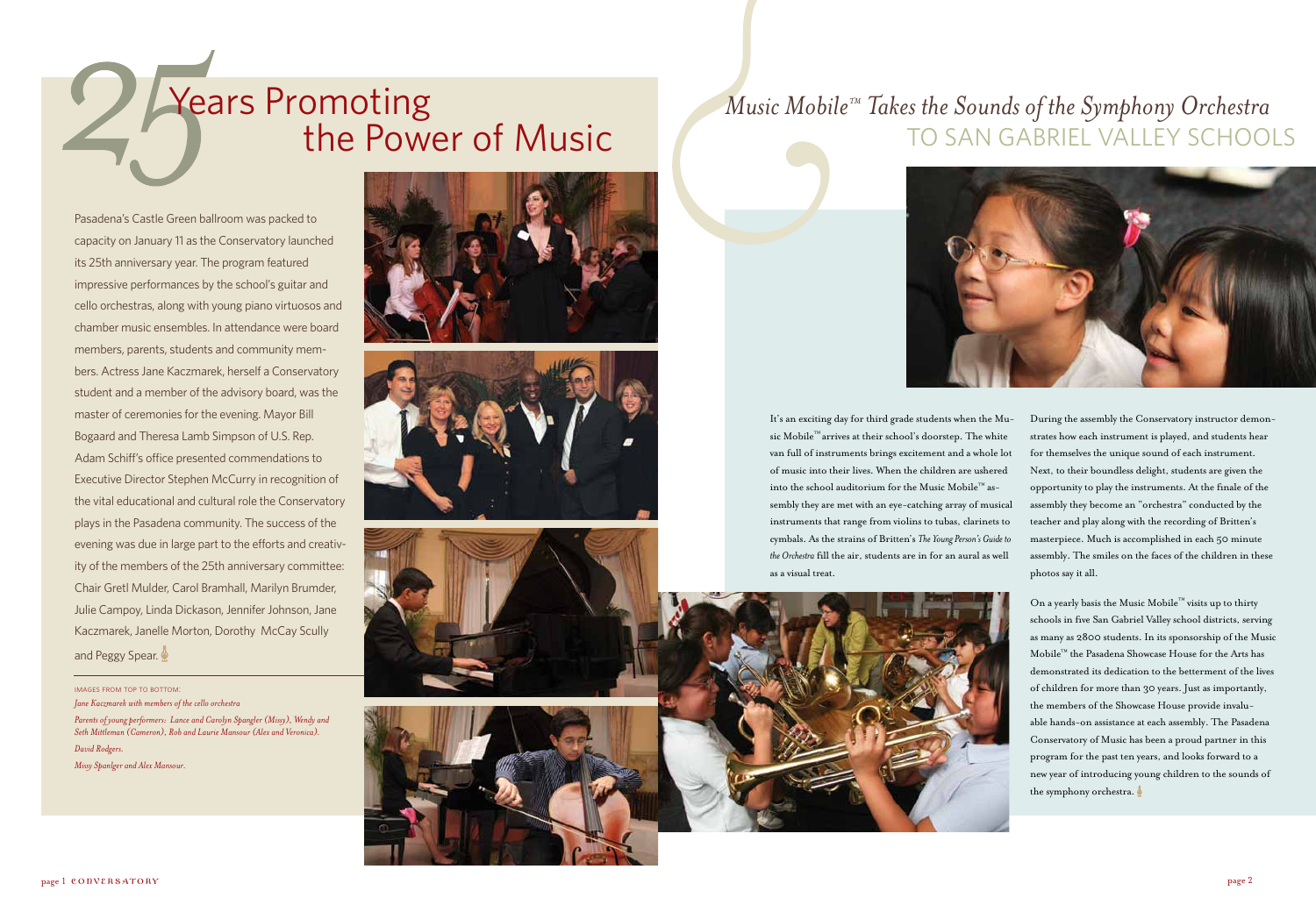The following students have completed the second year (Diatonic Harmony & Musicianship I) of the three-year theory program for students in 7th to 12th grades: **Olivia Bradley-Skill, Arthur Diep, Noah Kim, Laura Parker,** and **John "Curtis" Ulin**.

**Christopher Chun, Connor Bezark, Jesse Jimenez, Ezra Sunshine, Simon Wang** and **Nisha Janyaprayot** all completed Music Fundamentals, the first year course in PCM's threeyear theory program that prepares students to take the AP theory exam.

#### Students seeking a more rigorous course

of study may enroll in the Conservatory's Performance Track. These students are required to perform at least three times during the school year and are subject to a more rigorous year-end jury, including sight-playing and self-taught repertoire. Congratulations to the following students who completed the requirements of their respective levels:

Piano Level III: Rhiannon Hughes-Boatman, Evan Kim, Misao McGregor, Claire Malhotra, Jonathan Vahala, Ryan Villena Piano Level IV: Erica Lee

Piano Level V: Raina Choi, Nathan Kirchhoff, Eric Lifland, David Rodgers, Missy Spangler

Piano Level VI: Emily Candaux, Sean Lee, Brandon Schwartz, Katelyn Vahala

Piano Level VII: Richard Lo, Regina Zmuidzinas

Trombonist **Tyler Devito** performed with the Pasadena City College Honor Band for the 2009 Rose Parade. He is also a member of the Pasadena High School orchestra, concert band and jazz band. He also participates in the Colburn School wind ensemble. **Alyssa Villeareal** is a member of the chorus at Temple City High School and plays tuba in the school's marching band and wind ensemble. **Thomas "Toby" Bradford** plays baritone horn in the Marshall Fundamental Secondary School band. Ninth grader **Louis Rabaso** plays baritone horn, tuba and trombone in jazz band and concert band at Taft High School in Woodland Hills. **Bryan Rose** plays baritone horn in the Salvation Army Pasadena Tabernacle Youth Band. **Louise Judge,** a ... Trade student at San Marino High School, plays the tuba in marching and concert bands. She is also a member of the Colburn School wind ensemble and concert band. Also student at San Marino High, Kyle Hoffman plays tuba the school's marching and con-\* bands. All hail fro the studio of Toby Holmes.

Piano Level VIII: JiSu Shin

Guitar Level IX: Noah Kim

COMPETITONS Cello student **Eddie Pogossian** won First Place in the Los Angeles Violoncello Society (LAVS) competition. He is from the studio of Rick Mooney.

**Noah Kim** was one of two 13 year olds chosen to perform in the Parkening Young Guitarist Competition at Pepperdine University in May. The Young Guitarist competition identifies outstanding young guitarists from around the world.



# *student* News

ensemble at Disneyland in February. The group recorded music for a Disney cartoon, and then watched the film accompanied by their own music.

Piano trio *Corazón*, featuring pianist **Melissa Spangler**, violinist **Cameron Mittleman** and cellist **Veronica Mansour**, performed at The Orchestras of Pasadena Holiday Look-In last winter. The trio also presented the musical program for The California Art Club Associate Artist's art exhibition in December and performed from *Café Music* by Martin Yates for students of Priscilla Pawlicki's class,*The Intimate Art of Chamber Music*. The trio is coached by Dr. Susan Svrček. Pianist Kristin Lo, who also studies with Dr. Svrček, presented a senior piano recital on June 7 at PCM.

**David Rodgers**, first place winner of the 2009 Glendale Piano Competition, also received Honorable Mention in the 2009 CAPMT Romantic/Impressionistic Festival. **Melissa Spangler** won first place in the Sonatina II Category of the 2009 CAPMT Sonata/Sonatina Competition. **JiSu Shin** won third place in the Sonata I Category. All study with Susan Svrček.

Guitarist **Noah Kim**, violinist **Cameron Mittleman**, cellists **Alex** and **Veronica Mansour** and violists **Kevin Hou**, **Sam Lin, Kimberly Liu**  and **Leeann Mao** presented the musical program for the 50th anniversary celebration of the Hastings Ranch branch of the Pasadena Library. They hail from the studios of Felix Bullock, Sharon Harman, Julie Newton and Cynthia Fogg, respectively.

#### images from left to right:

Congratulations to the adult students who completed the one-year adult music theory program (Fundamentals of Music and Diatonic Harmony & Musicianship I and II) with instructor Priscilla Pawlicki. Pictured here are Wendy Moss, Judith Hally, Jane Dietrich, Alison Lifland, Sue Pratt, Marina Hsieh, Susan Cherney, Anna Bresnahan, instructor Priscilla Pawlicki and Jon Glazier.

Left to right: Instructor Enrique Gonzalez-Medina, students Daniel Gee and Kim Nakae, instructor Carlos Rafael Rivera and student Adele Lun at the Composers' Recital in June. These students' compositions were performed by PCM faculty members and other professional musicians in the year-end recital.

Lesly Galeana is the 2009 recipient of the Pasadena Arts Council's Young Artist Award in Music. The award carries a cash scholarship. She was nominated by the Pasadena Conservatory for exemplifying excellence in character and in music study. Currently a student in the studio of Rachel Fabulich, Lesly has studied violin at the Conservatory for five years. She is a sophomore at Pasadena High School.

Alex and Veronica Mansour were awarded the Essence Hair Salon Scholarship for Outstanding Contributions to the Conservatory by Erika Colon and Tatiana Young, co-owners of the salon. The salon donated all the proceeds from April's cut-a-thon to the scholarship. Excellent and dedicated musicians, Alex and Veronica have often answered the call to donate their time and efforts to special performances for the community on behalf of the Conservatory. Alex and Veronica are accompanied in this photo by their parents, Laurie and Rob.Our thanks to the many members of the Conservatory community who made the cut-a-thon such a success.

**Evan Kim**, who studies piano with Elizabeth Sawitzke, received honorable mention in the MTAC Pasadena Theme Festival.

**Jack McHenry**, violin, was accepted into the Chamber Music of the Rockies program at the Colorado Suzuki Institute for the 2nd time. **Marion Sato**, violin, will participate in the Southern California Suzuki Institute Chamber Music Workshop. Marion recently received a superior rating at the Junior Music Festival. **Kimberly Liu**, viola, will attend Bellis Music Camp as a counselor. All study with Cynthia Fogg.

**Cameron Mittleman**, who studies violin with Sharon Harman, will attend the Sphinx Performance Acadamy at Walnut Hill School. SPA is a two-week full scholarship intensive summer program with an emphasis on chamber music and solo performance. Four of Ms. Harman's students, **Alex Ford, Jeff Huang, Cameron Mittleman** and **Purnima Stanek**, have been accepted into the Pasadena Youth Symphony Orchestra (PYSO).

Students of Leo Kitajima, violinists **Anya Kwan, Calvin Lin** and **Chris Lin** and a student of Simone Vitucci, cellist **Kevin Wei**, performed at the National Invitational Band and Orchestra Festival at Carnegie Hall in New York City.

**Alex** and **Veronica Mansour** were recipients of scholarships for cello and piano from the Young Musicians Foundation.

Heather Millette's student **Isaak Momsen** participated in a workshop and recording session with the PYSO wind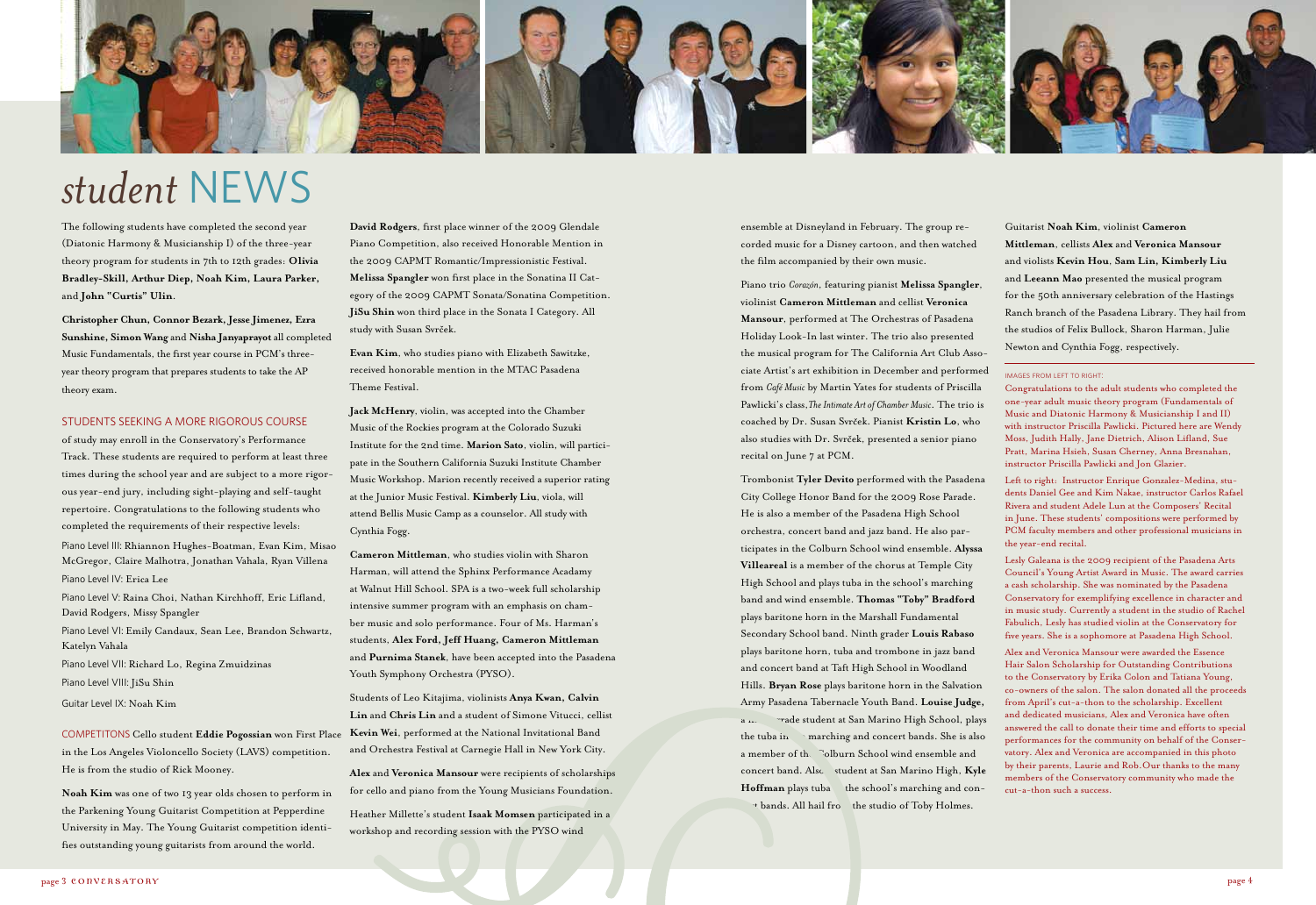### Student Recitals





### SENIORS OF 2009

*Susan Svrcek is amazing!"* —Pianist **Emily Candaux**  has studied with Susan Svrček for three and a half years. Recipient of a Thornton Scholarship, she will attend USC Thornton School of Music in the fall.

*Excellent musical training throughout the years has given me many educational and career options."*  —Pianist **Charlie Davidson** has studied in Elizabeth Babor's studio for ten years. He plans to continue studying music and will be attending UC San Diego in the fall.

Pianist **Ilana Dreiman** has studied with Elizabeth Babor for twelve years. She previously studied violin in the studio of Cindy Fogg for six years. Ilana will attend New York University in the fall and though her major is undecided she will continue to study music.

*PCM has been a wonderful place for me the past 5 years. The community is close-knit and encourag ing and the wide range of possibilities gave me a very broad, yet certainly thorough, music education; one that allows me to confidently make the choice of pursuing music further."* —Recipient of a full scholar ship as a Monroe Scholar to Westmont College, **Daniel Gee** is a National Merit Scholar Finalist. He has studied cello in the studio of Jim Lee for four years as well as music composition with Enrique Gonzalez-Medina for three years. He has also studied chamber music with Cynthia Fogg. Daniel will study music composition at Westmont College in the fall.

Pianist **Lelabari Giwa-Guri** has been in Elizabeth Sawitzke's studio for nine years. She also studied music theory with Priscilla Pawlicki. Lelabari will attend the Woodrow Wilson School of International Affairs at Princeton University and has received a National Achievement Scholarship. She plans to continue study ing music in the future.



*Music has been a huge part of my life and has really given me a place to meet people and express myself. The Conservatory is great. The teachers are awesome and they really work to help you grow into a mature and well rounded musician."* —**Noah Lau-Branson** is the recipient of a Pepperdine music award, Loyola Mary mount University Arrupe Leadership Scholarship, Azusa Pacific University (APU) Men's Choral award and multiethnic leadership scholarship. He will study Psychology and Church Music at APU in the fall. Noah has studied piano at the Pasadena Conservatory of music for 6 years in the studios of Andrew Norman and Elizabeth Sawitzke.

*I have been studying music for 11 years. Music has taught me a new way of looking at life from a creative, musical, and analytical perspective. PCM has provided me with a myriad of opportunities to expand my music studies and be exposed to different composers and forms of music. My teachers, Dr. Svrcek and Ms. Meech, really provided me with invaluable and nurturing guid ance that has allowed me to blossom into the musician I am today."* —Pianist **Kristin Lo** is an AP scholar with honors, a member of Quill and Scroll and an Honors Athlete on the tennis team at her high school. She is also the recipient of the Cultural Diversity Award, a president's scholarship and a music scholarship at Westmont College. Kristin will either attend Westmont College or Northwest ern University. Although she will major in communication studies, she will continue to play the piano and participate in chamber music ensembles.

*Lelabari Giwa-Guri, Noah Lau-Branson, Camila E. Ryder, Sierra Senzaki and Charlie Davidson.*

*continues on page 10*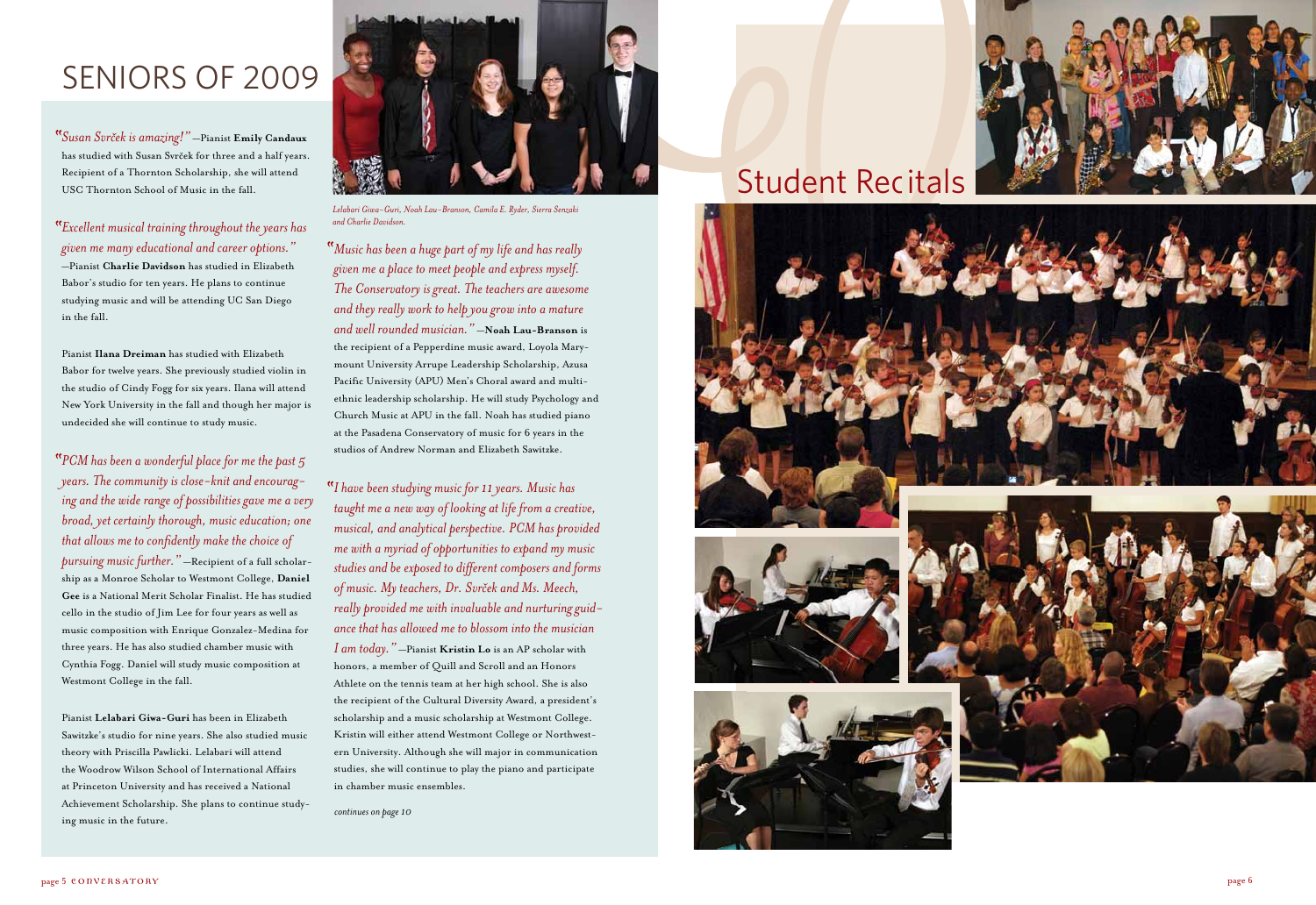# *faculty* NEWS

Earlier this season, violist **Cynthia Fogg** and Tom Flaherty, cello, performed a recital as Duo Celliola, along with soprano Lucy Shelton and pianist Genevieve Lee at Bridges Hall of Music, Pomona College.

**Rick Mooney** just returned from a week in Melbourne, Australia. He was invited there to be one of the guest teachers at the 15th World Suzuki Convention. He also taught teacher development classes, student classes and Cello Orchestra.

As a member of ensembleGREEN, **Susan Svrcek** performed eight concerts with the ensemble, including a performance of Messiaen's Quartet for the End of Time and six world premieres. The group had a residency at Chapman University during the school's spring semester. They also were participants in a concert in Glendale, commemorating the Armenian Genocide. Dr. Svrček played a recital with violinist Susan Jensen at Boston Court last November. Her annual Piano Spheres recital took place in Zipper Concert Hall at the Colburn School in February. The program included a United States premiere as well as a Los Angeles premiere. Three of the four living composers were in attendance, with Kzresimir Debski traveling the farthest, from Warsaw, Poland. As a champion of new Polish music, Dr. Svrček also performed in the 2009 Bacewicz Memorial Concert at Newman Recital Hall at USC, sponsored by the Polish Music Center. Additionally, in July she will travel to Japan, where she will teach private lessons and give master classes.

Pianist **Bobbie Ann Meech** joined forces with clarinetist **Heather Millette** on March 6th in a performance of works by PCM faculty members **Jo Duell** and **Enrique Gonzalez-Medina** which was sponsored by the Mexican Consulate of Los Angeles. Ms. Meech was also a guest performer in concert with the Los Angeles Camerata at Zipper Hall this past March, performing a work by California composer Perry Beach.

Clarinetist **Jim Sullivan** performed at the Territory Contemporary Arts Festival in Moscow, Russia, last fall with the Yorgos Adamis Ensemble, a quartet performing works by Adamis written for traditional instruments used in untraditional ways.

Composer **Carlos Rafael Rivera** had a song placed on this season's *Scrubs* (Episode 9, "My Absence"). The song is called *Last Salutation*—co-written with Randy Coleman—and plays over the last three minutes of the show. The following works in progress have been recently commissioned: *Adagio for Harp and Winds*, to be premiered in Cuba by the American Wind Symphony Orchestra under the baton of Robert Austin Boudreau; *Afro-Cuban Concerto*, written for trumpet icon Arturo Sandoval and the Miami Symphony Orchestra under the direction of Eduardo Marturet. It will be premiered in the 2010-11 season. The following are recently completed commissions: *Marian Asciende*, written for string orchestra was commissioned by the Jefferson Middle School Orchestra; *Tantra*, written for a large guitar ensemble, was commissioned by the New Mexico Guitar Festival; *Raven Dance/Vranjanski Cocek*, written for flute and guitar, was commissioned by the Cavatina Duo and will be released this fall on Cedille Records.



This past September the Conservatory's sojourn into the galleries of the Norton Simon Museum highlighted the museum's extraordinary Indian and Asian collections. The audience of devoted music lovers and Conservatory donors was treated to the sounds of traditional raga, raga-jazz fusion and the work of western composers inspired by the East. Narration connecting the worlds of art and music was presented by the museum's Asian Art Curator, Christine Knoke, and the Conservatory's special guest artist, Paul Livingstone, an Indian and world music specialist. *A Tour Through Time* was made possible by the generous sponsorship of Patricia Ketchum.



## *East and West* A Tour Through Time III:

top image: In Asian Gallery I the Calcutta to California Jugalbandi Ensemble, Paul Livingstone, sitar; Partho Sarathy, sarod; Abhijit Banerjee, tabla; and Leticia Meza, tanpura, performed *Raga Madhubanti*, an evening raga of North India that reflects the mood of longing and melancholy.

FROM LEFT TO RIGHT:

In the Gallery of the 20th Century the Arohi Ensemble offered a selection of raga-jazz chamber music. Performers were Paul Livingstone, sitar; Pedro Eustache, flute; Partho Sarathy, sarod; Peter Jacobson, cello; Abhijit Banerjee, tabla; Somnath Roy, ghatam; Dave Lewis, drums and Leticia Meza, tanpura.

Kelsey Hall, Dorothy Scully, Danzey Treanor, Patricia Ketchum and PCM Board Chair Linda Dickason.

Gloria and Ed Smith with performer Leticia Meza